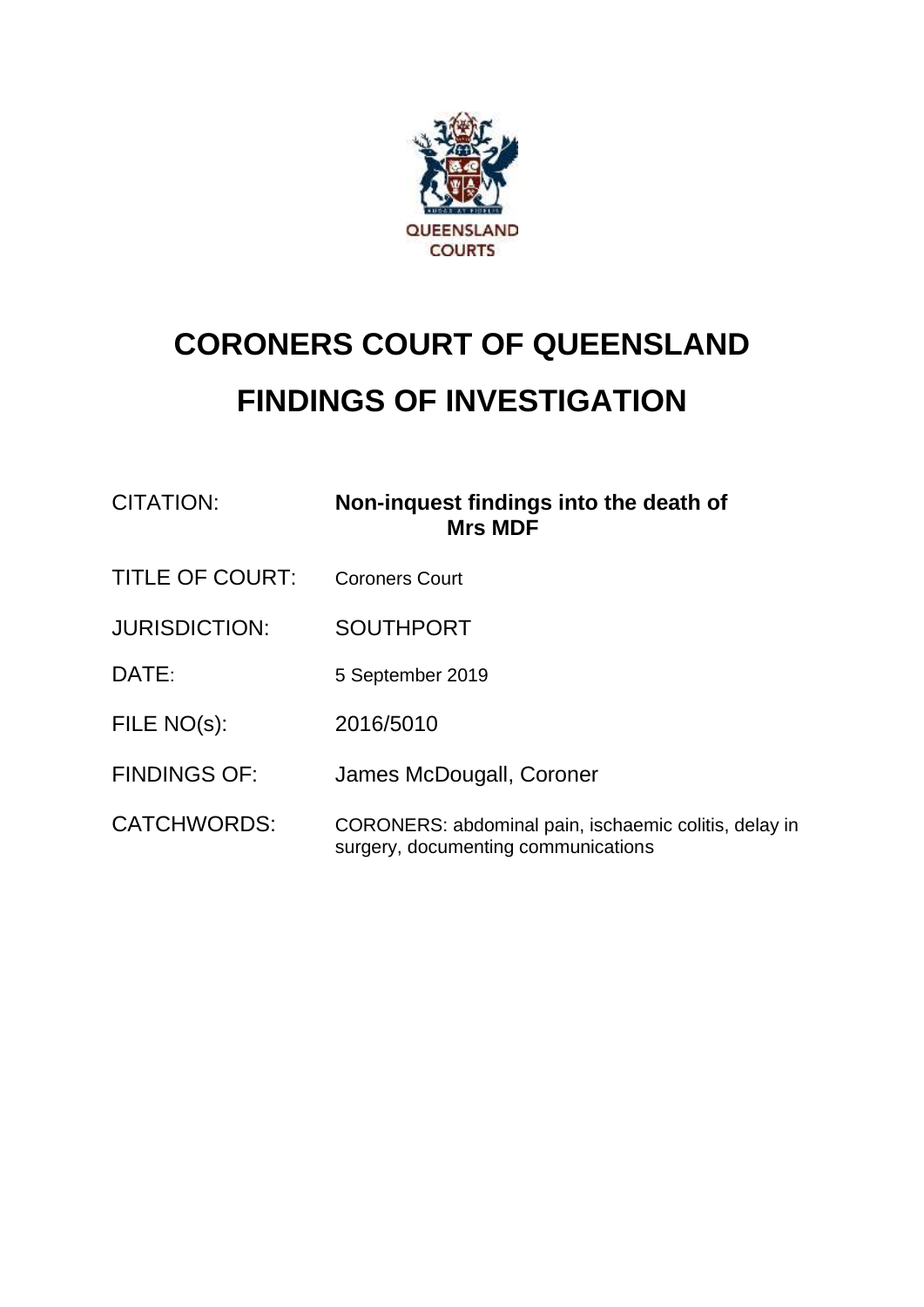# Table of Contents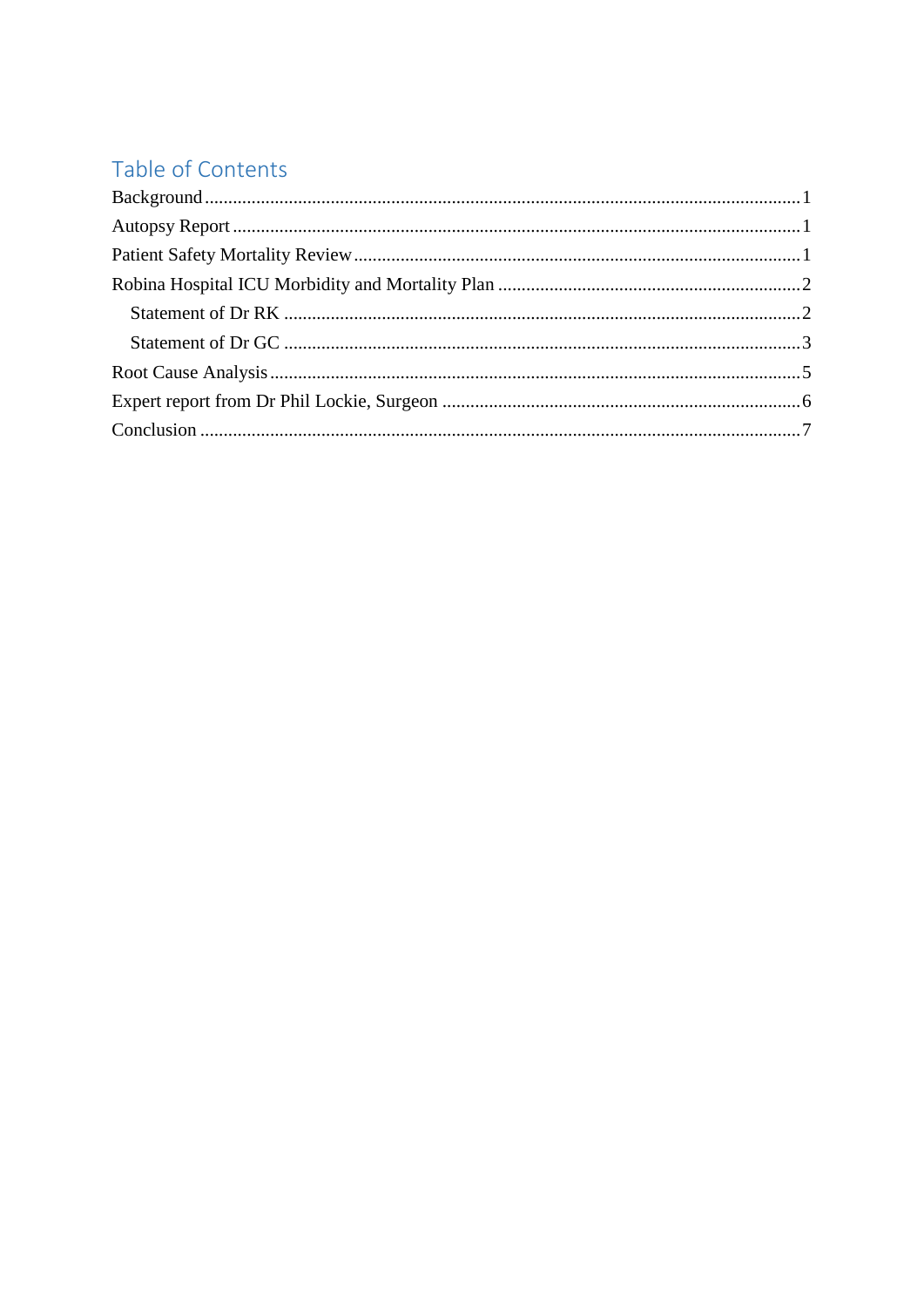# <span id="page-2-0"></span>**Background**

Mrs MDF was 76 years old. She lived in Gilston.

On 27 November 2016 a GP, Dr IK attended upon Mrs MDF at her home. Dr IK recorded that Mrs MDF had abdominal pain associated with her pain. He administered Tramadol and Maxolan intramuscularly at 6.10pm and referred Mrs MDF to Robina Hospital to determine the cause of her generalised tenderness in her abdomen. Mrs MDF was transported via QAS. QAS recorded Mrs MDF had been hyperventilating and very demonstrative with her extreme pain on their arrival. They administered morphine and methoyflourane intravenously. The Robina Hospital Emergency Department (ED) records revealed that Mrs MDF was administered IV fluids and she was given IV morphine and fentanyl. Blood tests from a sample taken at 8.49pm revealed abnormal bicarbonate, anion gap, glucose, urea, creatinine, GFR, bilirubin, aspartate transaminase and osmolality (lactate dehydrogenase was not measured).

A CT scan of Mrs MDF's abdomen was undertaken at approximately 8.30pm and the results were available at 9.49pm. At 9.43pm, Dr TG made an entry in the medical records. He recorded that on examination Mrs MDF was distressed with abdominal pain and appeared pale and diaphoretic. Her heart rate was 110bpm, BP 133/86 mmHg, and she was afebrile. He recorded that Mrs MDF had progressive onset of abdominal pain since 1.00pm which was sharp and colicky and radiating to her lower back. She had nil nausea or vomiting. Heart sounds were normal and she had good air entry to lung bases.

Mrs MDF's abdomen was soft and generally tender. An urgent CT scan of Mrs MDF's abdomen was arranged which was originally without contrast but converted to contrast as there were concerning features of abdominal pain on the non-contrast CT. Dr TG recorded his impression of Mrs MDF was that she was clinically dehydrated and queried whether she had an ischaemic gut. The surgical registrar Dr SK was notified and would review Mrs MDF. A CT scan demonstrated findings suggestive of ischaemic bowel and collapsed inferior vena cava indicating profound shock. Mrs MDF was admitted and subsequently underwent an emergency laparotomy at approximately 7.00am on 28 November 2016. Unfortunately, Mrs MDF's condition did not improve post-operatively. Following consultation with her family regarding her poor prognosis, treatment was withdrawn and Mrs MDF died on 30 November 2016.

# <span id="page-2-1"></span>**Autopsy Report**

Forensic Pathologist, Dr Dianne Little conducted an external and partial internal post-mortem examination on 5 December 2016.

Dr Little concluded that Mrs MDF died from multi-system organ failure due to or as a consequence of ischaemic small intestine and bowel.

Dr Little noted that there was no cause for Mrs MDF's ischaemic bowel identified during the post-mortem examination (i.e. there were no obstructions to the arteries or veins of the bowel) nor did the surgical records describe any mechanical obstruction to Mrs MDF's bowel (such as adhesions or twisting of the bowel).

# <span id="page-2-2"></span>**Patient Safety Mortality Review**

A patient safety mortality review appears to have been commenced but not completed (i.e., it records having left messages with Dr NA and Dr AM but no summary of the information they provided. The Patient Safety Co-ordinator (PSC) noted that Dr RK advised: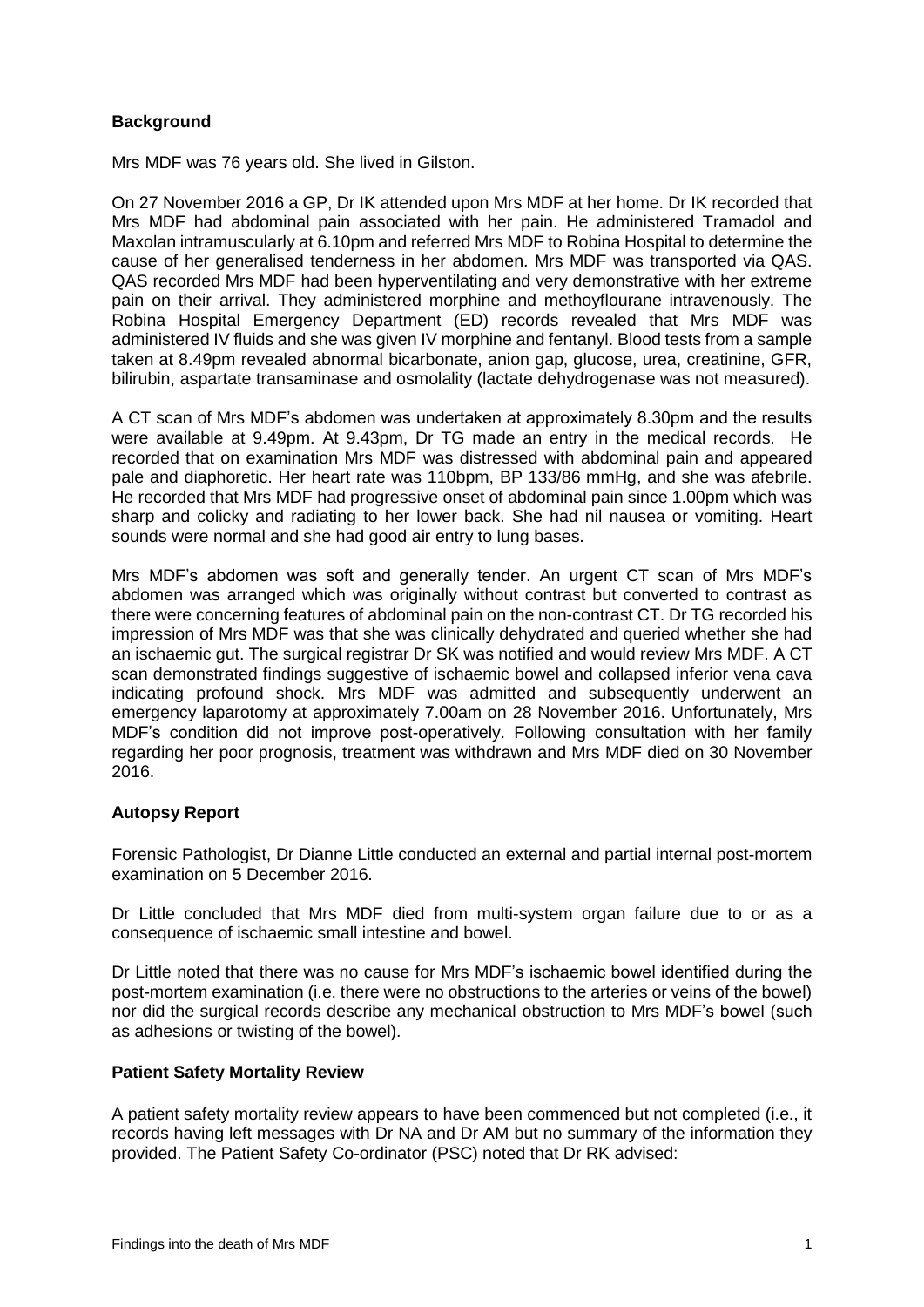- He was aware of CT result at 11.00pm and believed conservative management would be best but to advise him of any deterioration.
- He was not contacted overnight by Dr SK or Dr AM.
- The first he became aware of the deterioration was when the anaesthetics team contacted him.
- *'believes ICU Consultant should have come in if the ICU Reg was concerned, it was his understanding that this did not happen'*
- *• 'the ICU Reg was out of their depth should have called the Consultant'.*

#### <span id="page-3-0"></span>**Robina Hospital ICU Morbidity and Mortality Plan**

The ICU Morbidity and Mortality Plan dated 14 December 2016 noted two concerns:

- 1. No ICU notes.
- 2. Delay in taking the patient to the operating theatre.

The recommendations made were:

- 1. Documentation of communication with Consultants and between ICU staff should be recorded. The Director was going to discuss this with the registrars.
- 2. If there is a delay, the Consultant should be contacted lit is unclear if the reference is to contacting the ICU Consultant or the Surgical Consultant]. Again, the Director was going to discuss this with the registrars.

#### <span id="page-3-1"></span>*Statement of Dr RK*

Dr RK was the Consultant Surgeon who Mrs MDF was admitted under, however he first physically reviewed Mrs MDF prior to her emergency surgery on 28 November 2016. He has provided a statement in response to a Form 25 request.

Dr RK says that the CT did not show a clear indication for immediate surgery, rather it showed ischemic colitis which is caused by a generalised hypoperfusion state rather than an embolic or sudden arterial occlusion. Dr RK considered that this condition responds well to conservative management with antibiotics, correction of the underlying hypotension and does not require an urgent operation.

Dr RK recalls being advised of Mrs MDF's presentation at 11.00pm and he provided the plan to the surgical registrar that Mrs MDF was to be admitted to the ICU for fluid resuscitation, antibiotics and supportive measures. Dr RK says that he asked to be notified if there was further deterioration in Mrs MDF's condition.

Dr RK did not receive any further contact until 5.00am. He advised it takes approximately one hour from the time a decision is made to operate for the operation to commence – this takes into consideration the time for an operating theatre to be made available, staff to be called in etc. He attended and reviewed Mrs MDF in the ICU at the same time as the Consultant Anaesthetist was reviewing Mrs MDF. Dr RK says that the operation was delayed as Mrs MDF was in respiratory distress and she required intubation before going to theatre. Dr RK considered that Mrs MDF should have been intubated earlier however, the ICU registrar on duty (Dr NA) was not skilled in performing this task independently.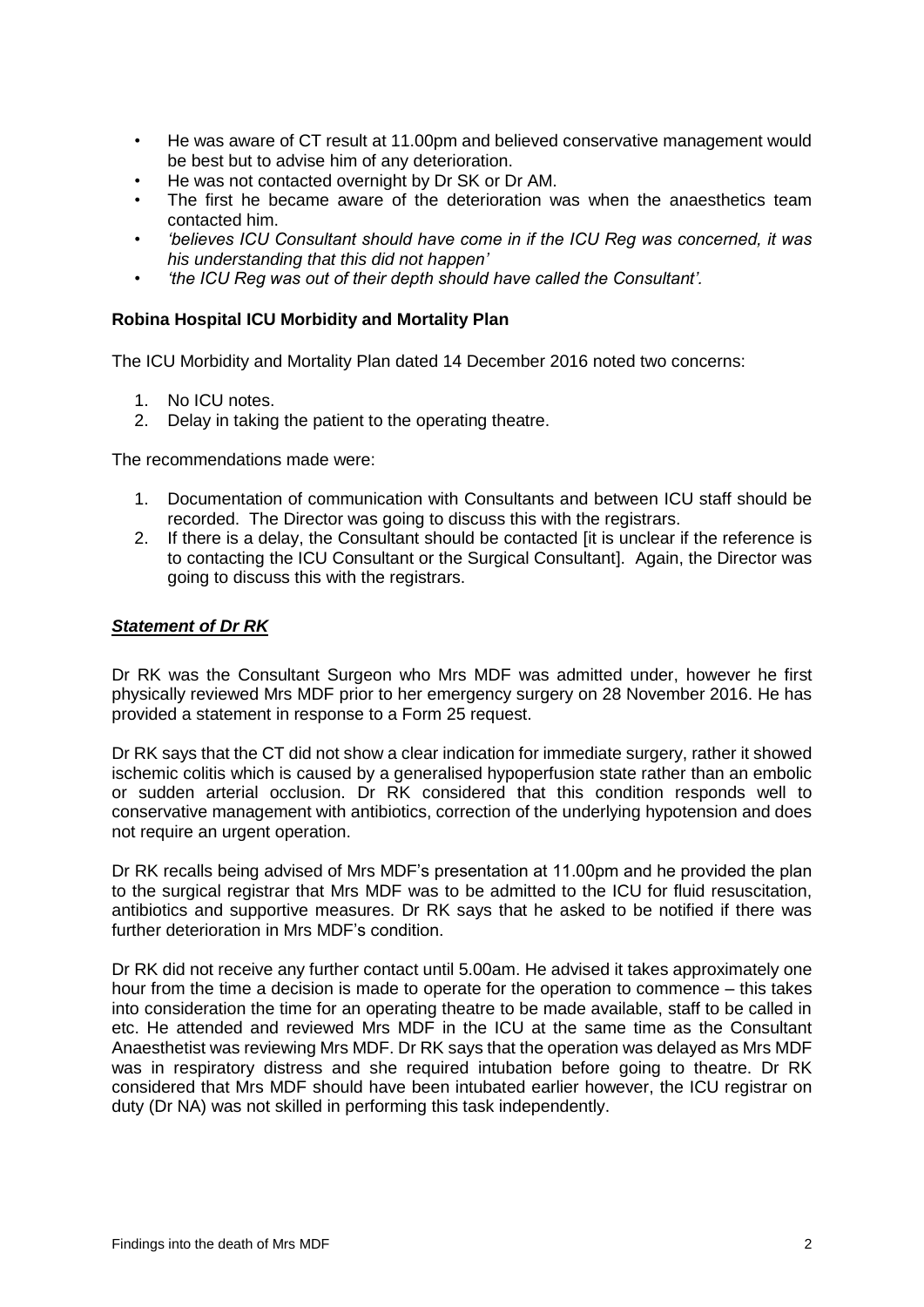# <span id="page-4-0"></span>*Statement of Dr GC*

Dr GC is a specialist in intensive and emergency care, employed by GCHHS. He provided two statements – one in response to a Form 25 requesting a statement from a suitable senior ICU representative and the second in response to a Form 25 requesting a statement from a suitably qualified person.

Dr GC considered Mrs MDF was a 'reasonably high' risk of death upon her presentation to Robina Hospital based on the following risk factors:

Pulse rate of above 100

- Renal impairment which did not reduce on resuscitation measures
- Lactate dehydrogenase (LDH) > 350.
- Abdominal pain without bleeding.
- CT scan was
	- Consistent with ischemic colitis.
		- Consistent with gross shock Hb of 16.2, collapsed inferior venacava on CT and gross free fluid in the abdomen.
- Raised lactate.
- Hypothermic.

Dr GC was of the view that the CT scan was performed efficiently. The contrast study indicated no arterial occlusion requiring the intervention of a vascular surgeon.

Dr GC also considered that a period of non-operative management was appropriate because most episodes of ischemic colitis settle. Only 10 – 20% will develop a necrotic colon and require surgery. Of those patients (requiring a laparotomy) there is a 40 – 80% mortality rate. He indicated that the *'decision to manage the patient non-operatively had a reasonable chance of failure, and subsequent laparotomy would be required'* and in those circumstances Mrs MDF's management required detailed communication between senior [I presume he is referring to Consultant level] surgical and ICU staff which did not occur.

For Mrs MDF to have the best chance of survival, Dr GC considered that a detailed plan was required which should have included the following:

- Mrs MDF be placed into an area where ongoing resuscitation and observation was possible – this was done as Mrs MDF was transferred to ICU.
- A clear plan contained in the records detailing:
	- the result of discussions between specialist teams as to the risk/benefit of surgery as opposed to observation; and
	- the criteria for failure of observation and need for surgery.

Overall, Dr GC was critical of the following:

- Lack of communication between teams.
- Electronic records were not made by Dr SK and Dr NA until after Mrs MDF was taken to theatre.
- There is no entry by Dr RK.
- Dr AM did not make an entry in the records until 24 hours after Mrs MDF's admission [Dr GC may have mistakenly assumed a different Consultant was on call as Dr AM did not make a record in the medical records until over 7 days after the subject events].
- Neither the Consultant Surgeon nor Intensivist physically reviewed Mrs MDF from the time of presentation to theatre. Decision making regarding Mrs MDF's care was based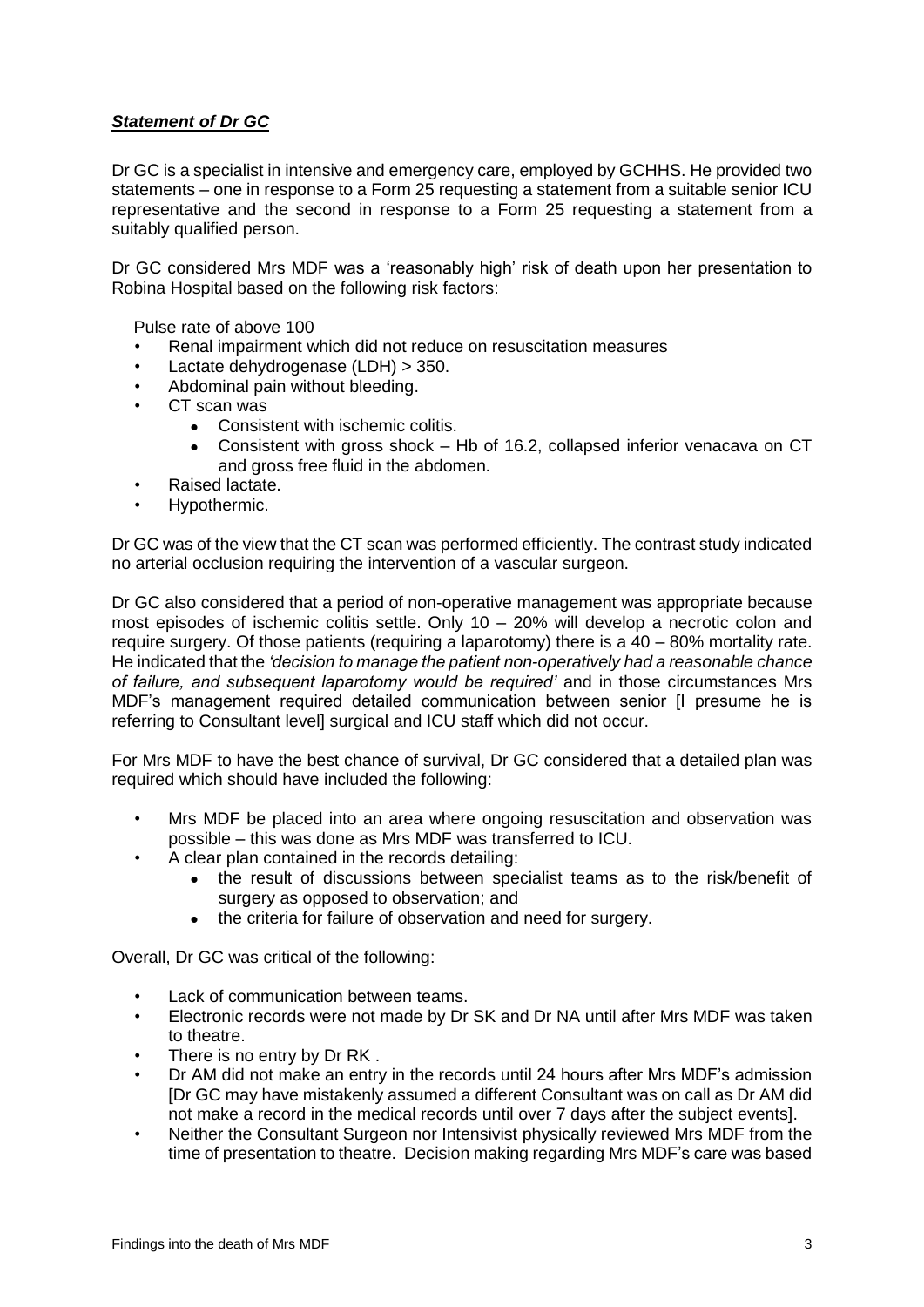on the interpretation and assessment of Dr SK and Dr NA.

- The contemporaneous blood gas samples show a continuum of deterioration.
- Failure of Dr SK to record the decision to maintain a non-operative approach at approximately 3.00am.
- Timing of surgery appeared to be determined by the near arrest of Mrs MDF not due to any communication with clearly delineated parameters as determined between the Consultant Surgeon and Intensivist.

Dr GC considered that the post-operative management (whilst futile) of Mrs MDF was appropriate.

Dr GC considered that there were three potential opportunities for detailed re-assessment of the management plan to have occurred:

- On admission to ICU at midnight:
	- By that time, Mrs MDF had received four hours of fluid resuscitation and this should have produced a greater fall in lactate which would have offset the acidaemic effort of the chloride resuscitation (Dr GC says the change between these results between ED and ICU was only marginal).
	- The net effect of the blood gas results is that Mrs MDF had a worsening metabolic acidosis from the initial presentation and warranted senior staff attendance because if the decision not to proceed to theatre was continuing then very detailed and documented communication between Dr RK and Dr AM was required to clearly delineate the subsequent management.
	- Considers the subtleties of blood gas results were beyond the scope of Dr SK and Dr NA, particularly as they were junior doctors not on vocational training for the respective specialties.
- At commencement of vasopressors considered at 1.30am and commenced between 1.30am and 3.00am:
	- Indicates further escalation of treatment.
	- Again no communication between Consultants.
	- Each junior doctor communicating in ad hoc fashion with specialist and then communicated their interpretation of that conversation to the other junior doctor who then communicated their interpretation of that conversation to their specialist – the two responsible Consultants should have directly communicated with each other.
	- Contemporaneous notes indicates a frustration with the management of Mrs MDF however nurses did not report directly to the ICU consultant.
- At Mrs MDF's 'sudden demise' at 3.00am:
	- Another opportunity for specialist attendance which did not occur.
	- Contemporaneous blood gas results reveal ongoing process which had resulted in Mrs MDF's physiological reserve being exhausted.

Despite being critical of the management of Mrs MDF, Dr GC says *'I cannot state that surgery at any time would have changed the outcome, however what prospect there was for survival was reduced due to the lack of co-ordinated system of care'* and as a result of the *'findings of the laparotomy it is not certain survival even with an operation on arrival would have altered the outcome. The lack of direct communication between specialist staff meant that what*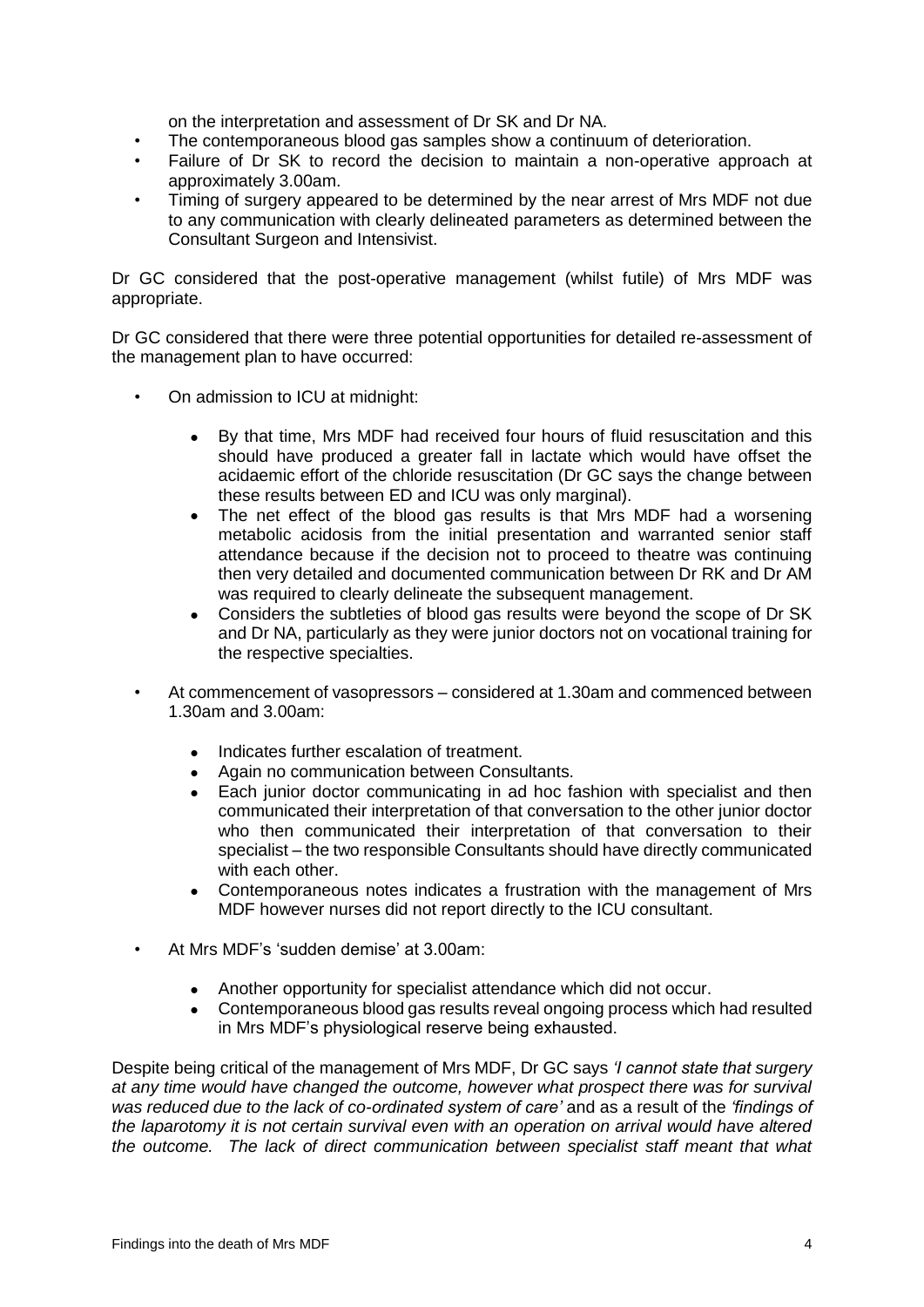<span id="page-6-0"></span>*chance there may have been for a successful outcome was removed'.*

# **Root Cause Analysis**

In response to Dr GC's review, a Root Cause Analysis (RCA) was commissioned on 23 August 2017.

The RCA notes that Dr SK was initially of the view that Mrs MDF required surgical intervention however Dr RK was of view that ischaemic bowel and conservative management was appropriate. Dr RK did not personally review Mrs MDF, the CT scan or pathology results. Due to the lapse in time, neither Dr SK nor Dr RK could recall exactly what was discussed and if Mrs MDF's arterial blood gases or LDH levels were discussed.

The RCA made the following comment:

*It was noted however that the diagnosis of ischaemic colitis was not likely given the extent of bowel involvement on the CT and the metabolic derangement which would suggest more extensive bowel ischaemia was present at presentation. This discordance may have been detected earlier if the consultant surgeon had reviewed the patient personally.*

The RCA considered that if Dr RK was aware of all of the required clinical details (i.e. LDH level etc) then there was less likely a requirement for Dr RK to personally review Mrs MDF.

The RCA was critical of Dr SK recording *'please notify if clinically deteriorating'*. This was not a clear delineated set of parameters for when Mrs MDF would require surgery and should have involved discussions with Mrs MDF regarding the risks and benefits of surgery.

Dr AM told the RCA team that she:

- Requested Dr NA clarify with the surgical team that conservative management was the management course given Mrs MDF's presentation. This was confirmed by Dr NA in a second telephone call.
- Advised Dr NA that strict parameters for deterioration should be documented prior to Mrs MDF's admission to ICU.

Dr NA refused to participate in the RCA process.

The RCA team considered that the reduction of Mrs MDF's lactate from 4.5mmol/L (ED) to 3.8mmol/L (ICU) was misinterpreted as improvement however in context of 3 litres of fluid resuscitation this was a worsening metabolic acidosis and required Consultant to Consultant discussion regarding Mrs MDF's management plan.

Nursing staff advised the RCA team that at 1.30am Dr NA contacted Dr AM to update on Mrs MDF's deteriorating arterial blood gas results and hypotension. They advised that whilst Dr NA did not ask Dr AM to review Mrs MDF, they considered the clinical information provided was sufficient to imply this. Dr AM told the RCA team the telephone call was about other patients but that she asked about Mrs MDF. Dr AM was advised that Mrs MDF was hypotensive and increasing lactate but was being reviewed by Dr SK and the plan included transfer to theatre. Dr AM recommended a central venous catheter and commencement of vasopressors prior to transfer to theatre. Dr AM was not asked to review Mrs MDF and there was no sense of urgency. When Dr AM was contacted at 5.30am, it was discovered Mrs MDF had not gone to theatre at 2.00am.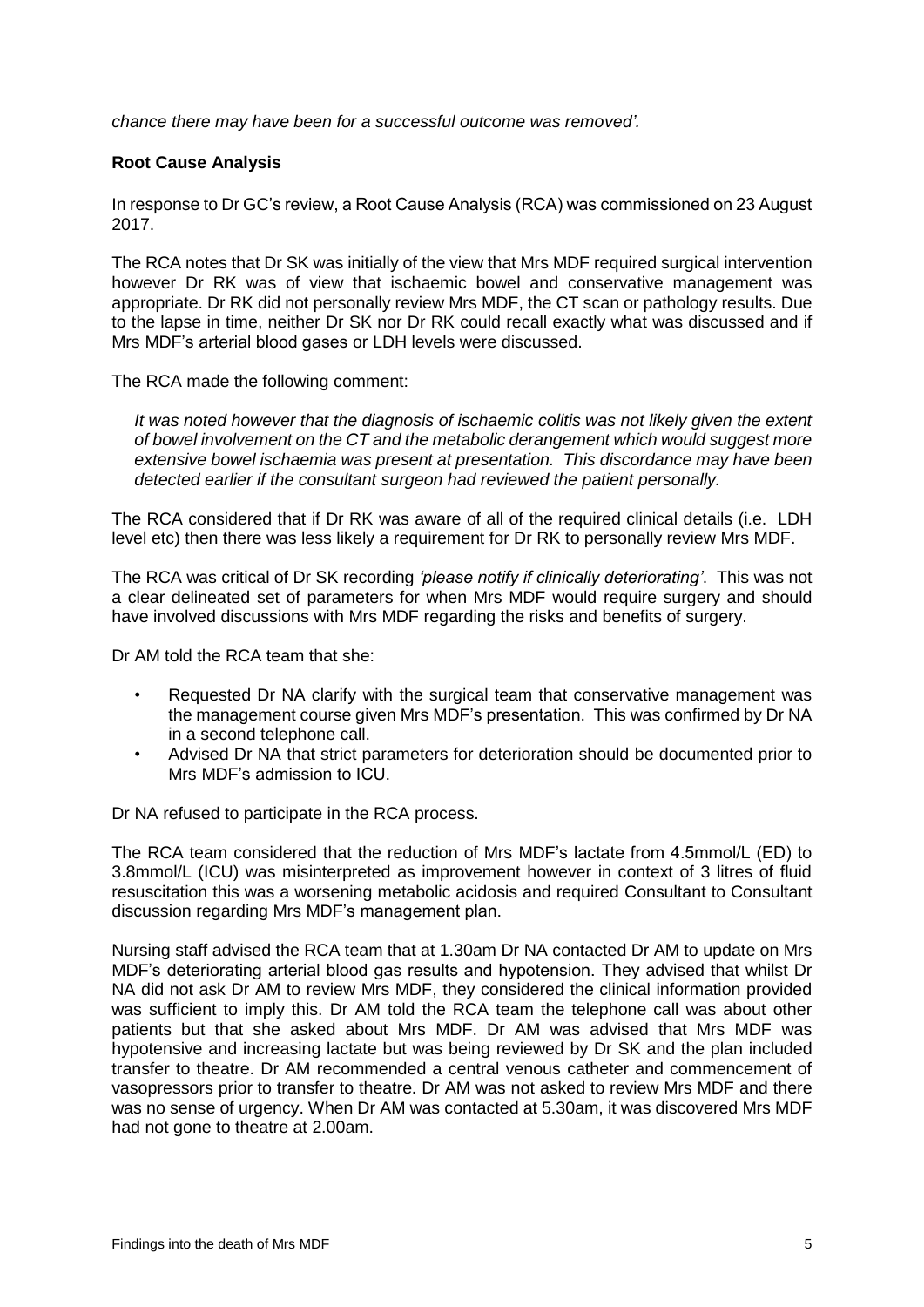Dr SK advised the RCA team that he considered Mrs MDF's deterioration was caused by a pulmonary oedema and escalation to Dr RK was not required.

The RCA team recorded that there was inconsistency between assessment of Mrs MDF's clinical status and her actual deteriorating clinical condition by Dr SK and Dr NA. They considered this was due to the lack of a clear management plan inclusive of escalation parameters and triggers for Mrs MDF and resulted in delayed involvement from Dr AM and Dr RK.

The RCA team noted that nursing staff were concerned with Mr MDF's management from 2.45am onwards which was appropriately escalated to the ICU team leader, Dr RK and Dr NA. The nursing staff did not escalate to Dr AM as they observed Dr NA's telephone call with Dr AM. In retrospect, the nursing staff acknowledged they should have contacted Dr NA directly.

The RCA team considered that at the time of the subject events, the ICU at Robina was a level 4 whereas the ICU at Gold Coast University Hospital (GCUH) was a level 6. This led to a perception that Robina ICU had a lower clinical acuity than those patients admitted to GCUH ICU. Additionally, the Robina ICU did not have a permanent director nor were junior staff on the training program (level 4 ICU's are only suitable for accredited training for short periods of time).

The RCA team made the following recommendations:

- All medical officers in the surgical division be reminded of the professional standards and expectations of the Gold Coast Hospital and Health Service. This involved the presentation of this matter (de-identified) at departmental meetings for further learning.
- Robina ICU to operate as extension of level 6 ICU at GCUH and cross campus ICU Director with Deputy ICU directors at each site be appointed.

# <span id="page-7-0"></span>**Expert report from Dr Phil Lockie, Surgeon**

Dr Lockie has provided an independent expert report.

Dr Lockie considered that Mrs MDF's admission to hospital and the initial treatment she received (CT scan to investigate abdominal pain and IV fluids) was appropriate. He also was of the view that it was appropriate to have a period of resuscitation before undergoing definitive treatment.

Dr Lockie considered that at the time of Mrs MDF's admission (or just prior) to her admission to ICU at 11.45pm, suffered a clinical deterioration in her haematological parameters (drop in pH and increasing base) despite aggressive resuscitation in the ED. These indicated that Mrs MDF was not responding to treatment and required surgical intervention in the form of a laparotomy.

Dr Lockie disagreed with Dr RK's assertion that Mrs MDF had initial improvement on her admission to the ICU and then later deteriorated as the blood gases on admission to ICU failed to show appropriate improvement that would be expected at that time given the period of fluid resuscitation.

Mrs MDF continued to deteriorate at 1.30am – her pH remained unchanged however the base excess deteriorated, as did her lactate. Mrs MDF's respiratory function also showed evidence of deterioration.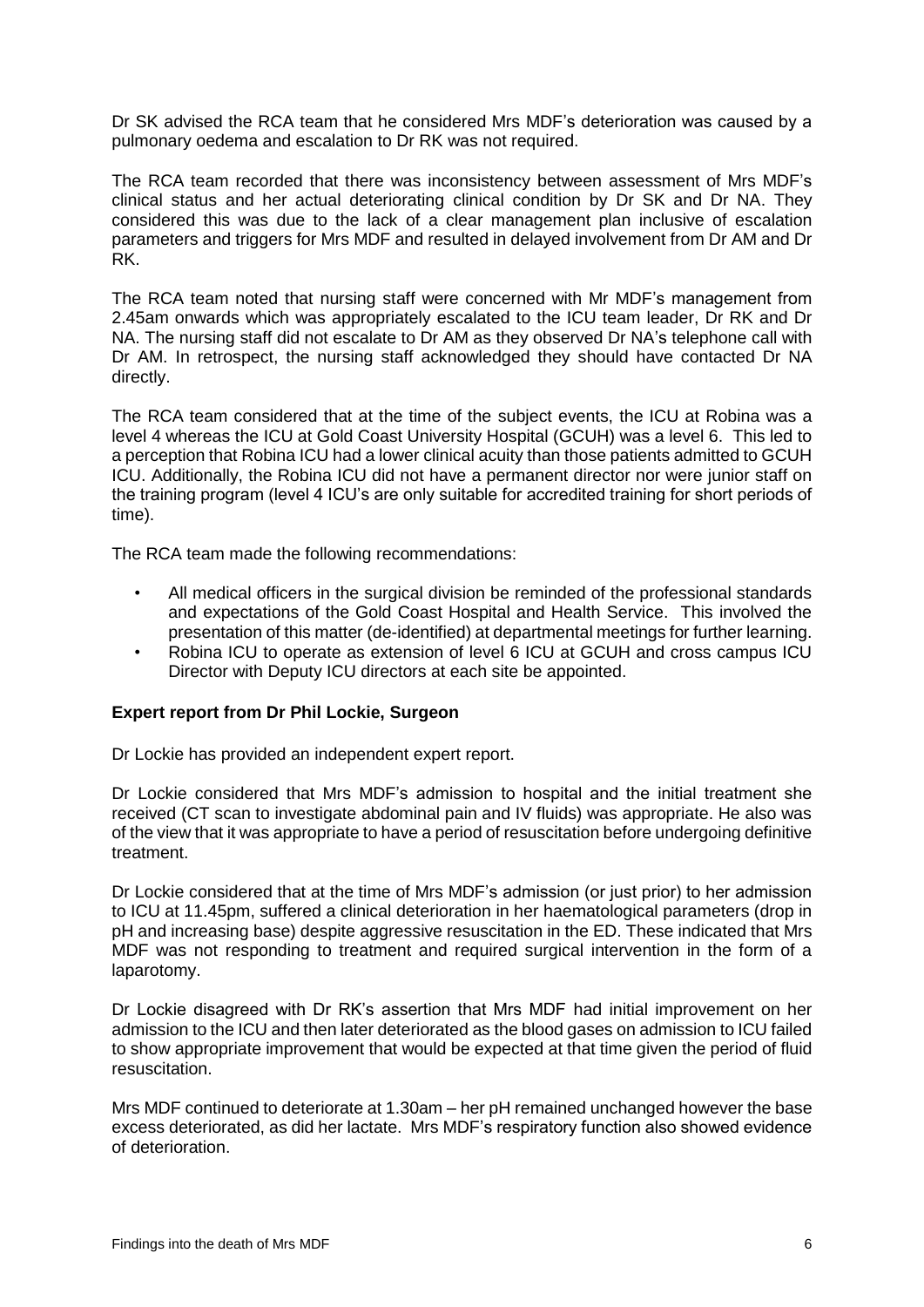Dr Lockie says that at this point a decision should have been made to take Mrs MDF to theatre. He considered, that the point where a central line was being inserted and inotropes started was sufficient to trigger decision to proceed to theatre or at the very least, for Mrs MDF to be reviewed by a Consultant.

Dr Lockie considered that the records clearly demonstrate Dr SK and Dr NA failed to appreciate that Mrs MDFs condition had not improved since her admission, despite fluid resuscitation.

Dr Lockie noted the discrepancy in the medical records as Dr NA recorded that Dr SK spoke with Dr RK and the decision was made to continue with conservative management however Dr SK's notes do not record this and Dr RK says he was not contactable.

Dr Lockie considered that by *'the time the decision was finally made to take the patient to theatre she was virtually moribund and her chances of survival were negligible'.*

Ultimately, Dr Lockie made the following criticisms:

- Failure by Dr NA and Dr SK to appreciate Mrs MDF's deteriorating condition.
- There was no written protocol/process outlining what was to be considered a deterioration in Mrs MDF's condition and escalation in treatment and specifically when surgery should be considered. Ideally there should have been a plan agreed between Consultants that would assist junior staff know when to call senior staff.
- Considers that if a formal policy existed, then nursing staff might have felt empowered to escalate to Dr AM.
- Dr NA refers to being with other patients workload may have been an issue.
- There is a lack of contemporaneous notes by clinicians, namely:
	- Dr NA appears to have made notes on 12 December, some two weeks after the events and he doubts reliance can be placed on them. This criticism is based on the records that are most likely incorrectly dated. It is most likely these records were made at approximately 9.30am on 28 November.
	- Dr SK made notes on 28 November, two days later. This criticism is somewhat misguided – the timing of Dr SK's entry indicates he made an entry between 12 – 15 hours after the subject events (and had been prevented from doing so due to the management of other patients).
	- Dr AM made notes on 6 December, 9 days later. This appears to be a fair criticism.

Dr Lockie agreed with Dr GC that risk of death upon presentation was high given she had a number of poor prognostic features regarding her ischaemic colitis and he refers to a paper in the American Journal of Gastroenterology to support this. I agree with his conclusion that Mrs MDF's chances of surviving this event were slim. However, there was a window of opportunity, shortly after she was admitted to hospital, to intervene surgically and this would have provided her with her only chance of survival. The opportunity was missed due to the failure of the surgical and intensive care teams to recognise her deteriorating condition. However, it must be stated, that even had Mrs MDF been taken to theatre in a timely fashion at around about midnight, there is no way of knowing whether she would have ultimately survived.

# <span id="page-8-0"></span>**Conclusion**

It appears that the clinical care provided by Drs SK and Dr NA on 27 and 28 November 2016 was deficient as they failed to appreciate Mrs MDF's deteriorating condition warranted surgical